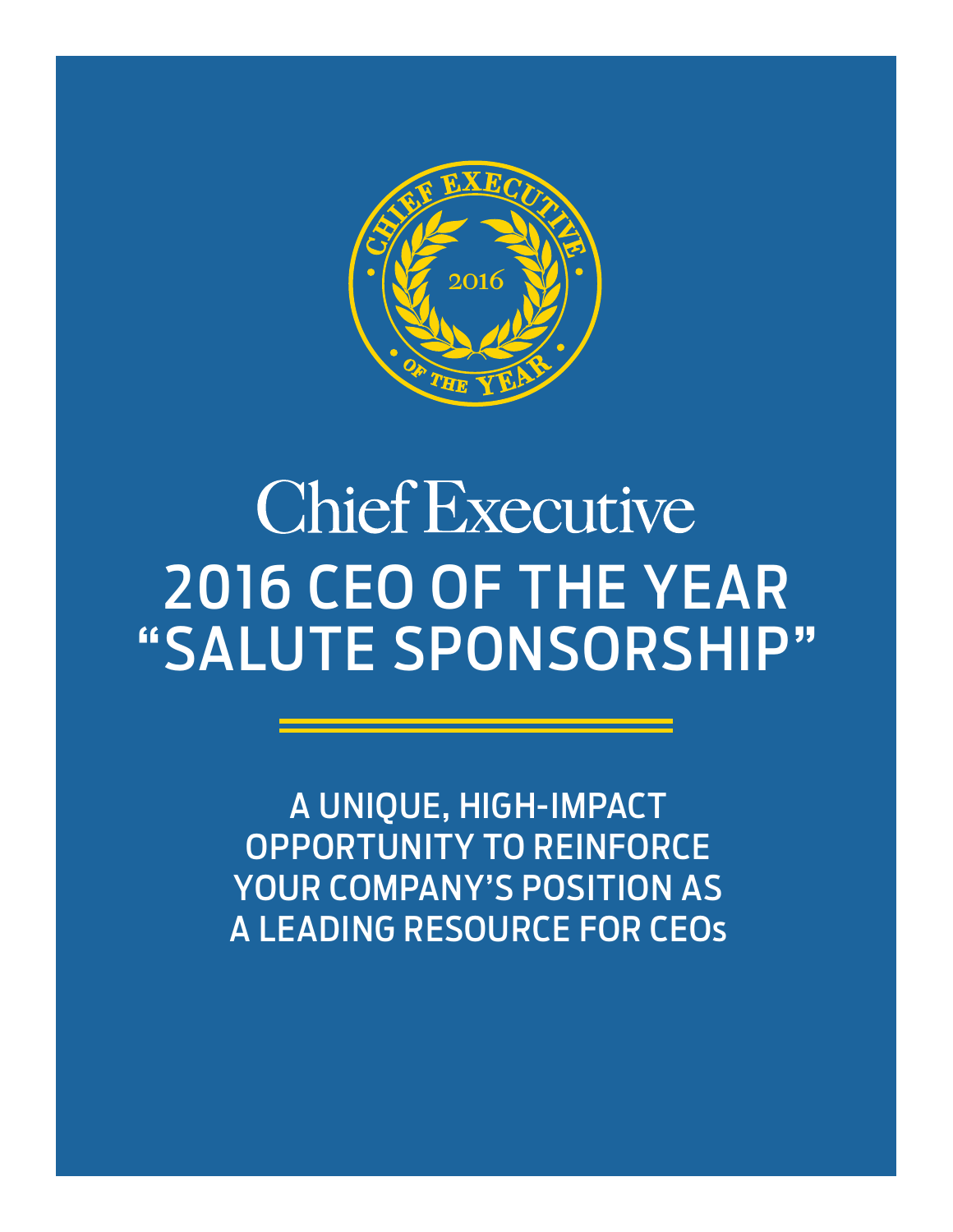

For 31 years, Chief Executive magazine and the CEO community have honored outstanding CEOs for their leadership skills and exemplary achievement in running vibrant companies. The CEO of the Year Award is highly prized and carries with it the ultimate stamp of approval from the CEO community.

We are pleased to announce that Randall L. Stephenson, CEO of AT&T Inc., has been chosen by his CEO peers as Chief Executive magazine's 2016 CEO of the Year.



2016 Winner Randall L. Stephenson Chairman and CEO, AT&T Inc.

Mr. Stephenson will join the ranks of past distinguished CEO of the Year recipients including Bill Gates, Andy Grove, Fred Smith, John Chambers, Michael Dell, Bob Iger, David Novak, Anne Mulcahy and Hugh Grant to name a few.

We are reaching out to select CEOs and companies who may wish to extend their congratulations to Mr. Stephenson and AT&T Inc. with a "Salute Sponsorship"—the perfect opportunity to show your support for a truly outstanding business leader, as well as to target Chief Executive magazine's highly influential audience of 113,400 C-Suite readers—91% of whom are CEO's at \$50 million+ companies.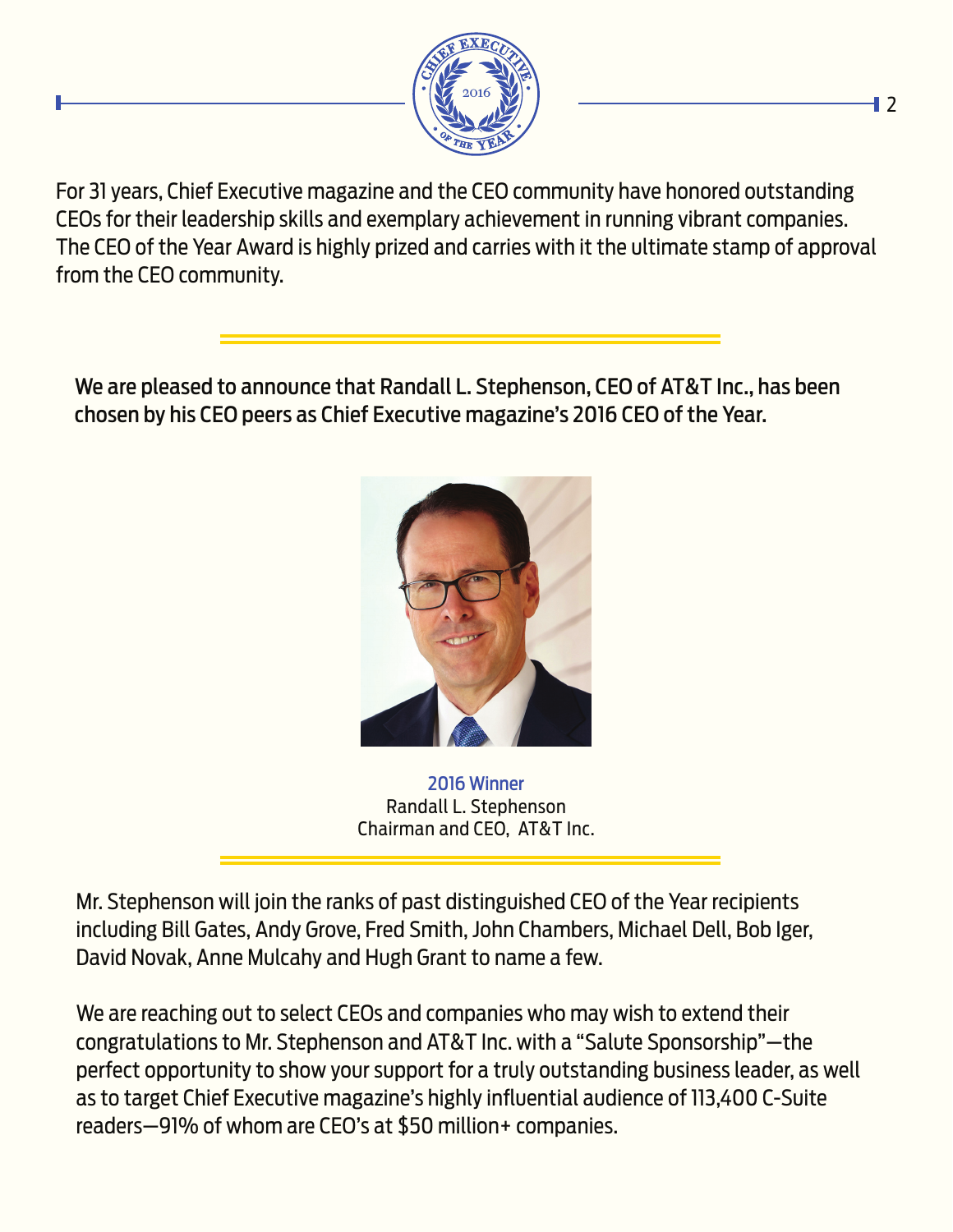

## 2016 CEO of the Year – "Salute Sponsorship" Options

## PLATINUM "SALUTE SPONSORSHIP"

#### COMPANY DINNER TABLE OF 10 AT CEO OF THE YEAR AWARDS CELEBRATION BEING HOSTED AT THE NEW YORK STOCK EXCHANGE ON JULY 25, 2016

Show your support of Mr. Stephenson and AT&T Inc. with your very own table. Invite C-level clients and guests to join your C-level company executive(s) for the cocktail reception and award dinner.\*\*

\*\*Only a limited number of tables available.

#### FULL-PAGE 4C IN THE SPECIAL CEO OF THE YEAR ISSUE

Your full-page 4C ad will appear in the July/August special CEO of the Year issue of Chief Executive magazine, which will feature Mr. Stephenson on the cover and a substantial profile of him of inside. This special issue will reach an audience of 113,400 C-level readers! Order close date is May 9, with ad material due May 16.

#### SPONSOR RECOGNITION AT CEO OF THE YEAR AWARD AND GALA CELEBRATION

Your full-page 4C ad will appear in the event program, identifying your company as a sponsor and resource for CEOs.

Investment: \$24,500 net

## GOLD "SALUTE SPONSORSHIP"

#### FULL-PAGE 4C IN THE SPECIAL CEO OF THE YEAR ISSUE

SPONSOR RECOGNITION AT CEO OF THE YEAR AWARD AND GALA CELEBRATION

Investment: \$12,000 net